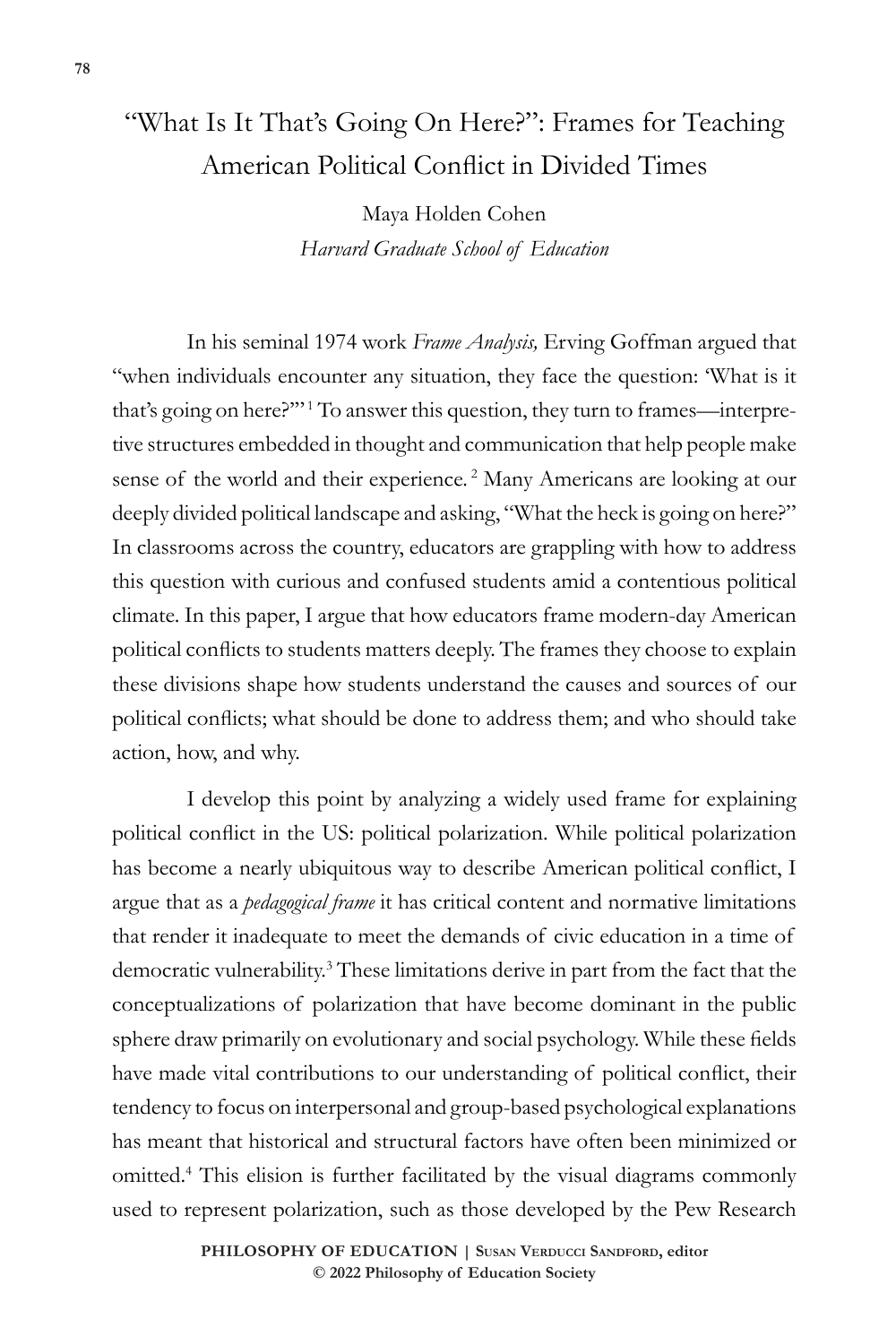## Center (Figure 1).<sup>5</sup>



Figure 1. Polarization diagrams from the Pew Research Center. Source: "Political Polarization, 1994-2017." Pew Research Center, Washington, D.C., October 20, 2017, https://www.people-press. org/interactives/political-polarization-1994-2017/.

Such visual tools depict macro-shifts in electorate and partisan political values along a red-blue spectrum—from consistently conservative to consistently liberal. These diagrams do not offer a comprehensive, nuanced representation of political ideologies or conflicts over time. Nor are they a normative framework for evaluating partisan positions or divisions. However, they are used widely for both purposes. In combination with psychological explanations that emphasize the interpersonal dimensions of partisan conflict, these diagrams become powerful visual metaphors, representing our core political problem as increased distance and thus implying that the solution is to "come together" both socially and politically.

The result is that this frame promulgates causal narratives and moral evaluations of American political conflict that fail to grapple adequately with the social, structural, and historical forces, such as racial hierarchy, economic inequality, and unrepresentative political institutions, that have shaped our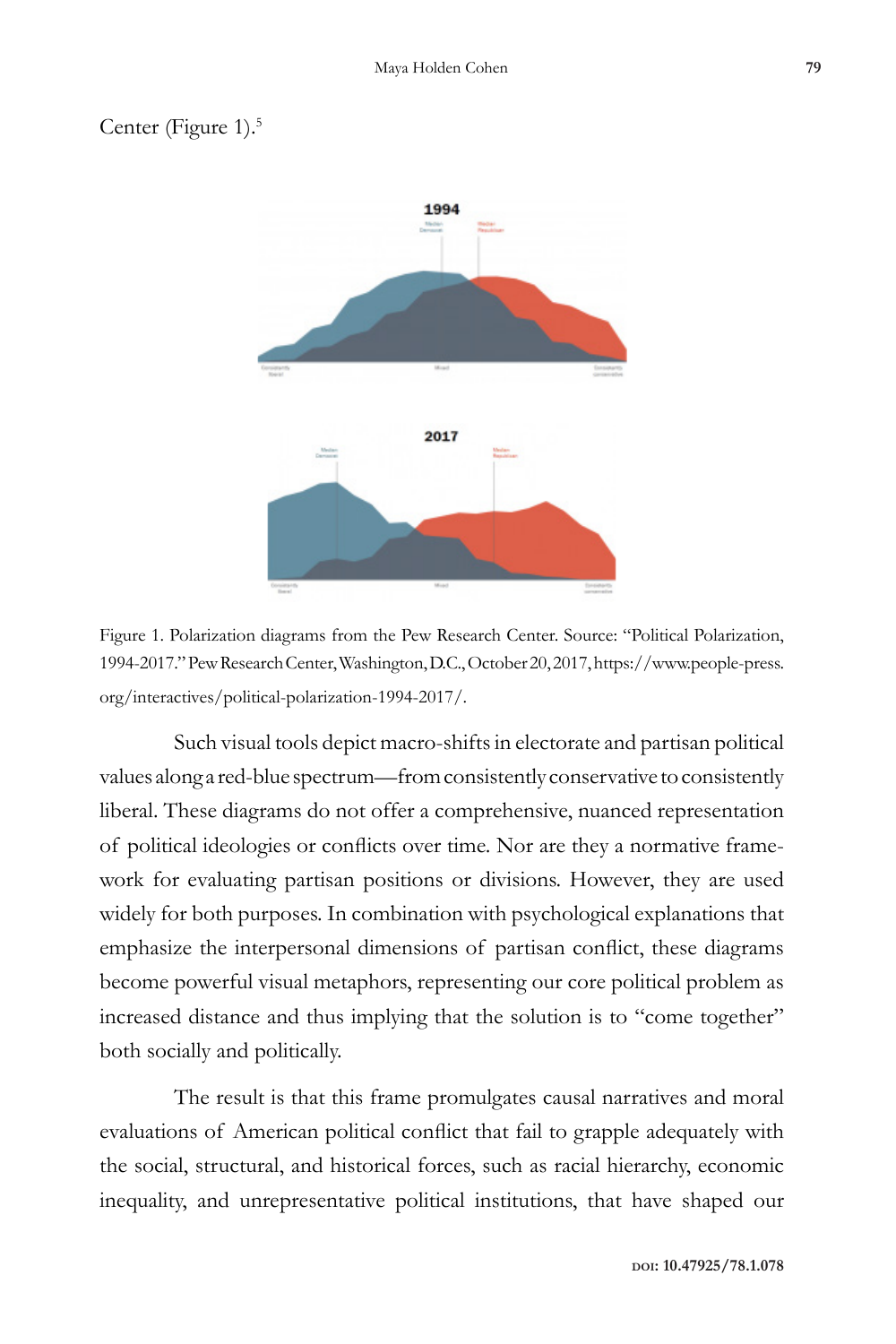modern-day political landscape. When used in these ways, polarization frames can contribute to "genesis amnesia*"*—the forgetting of how conflicts and the identities, hierarchies, and structures that fomented them have come into being—and can limit students' abilities to understand and reason normatively both about conflict in democracy conceptually and our specific political conflicts today. <sup>6</sup> For these reasons, centering political polarization frames in classrooms should give educators pause.

For a stronger frame for teaching about American political division, I believe we should look to the emerging concepts of democratic fragility, resilience, and erosion. This "family constellation" of related concepts, which also includes democratic backsliding, decay, and other similar terms, is currently developing and coalescing into a cohesive field, largely in response to the growing threats to democratic norms and systems around the world.<sup>7</sup> (For concision, I will use the term "democratic fragility" moving forward, but I am not committed to this term over the others listed.) Democratic fragility and its "constellation" of related concepts are promising for several reasons. First, many scholars of democratic strength and weakness look across history, nations, and institutional contexts to identify patterns of democratic collapse and derive lessons for the future.<sup>8</sup> This scholarship helps to elucidate the historical and structural origins of our political divisions and to reveal the corrosive effects of inequality, oppression, and disenfranchisement on democratic strength. Furthermore, analyses of democratic fragility can, and often do, encompass discussions of polarization. In these accounts, polarization is situated as one of several forces impacting democracy, and its psychological processes are linked to the social, cultural, and historical contexts by which they are shaped. By guiding students through these lines of inquiry, a frame rooted in democratic fragility can strengthen students' understanding of what building a strong democracy requires and can cultivate their commitment to playing a role in this vital work. Such a pedagogical frame is what civic educators need to teach US political division in ways that prepare students for citizenship in a democracy under threat.

But first, what are frames? Goffman defines them as interpretive structures and schemas that shape people's "definitions" of social situations and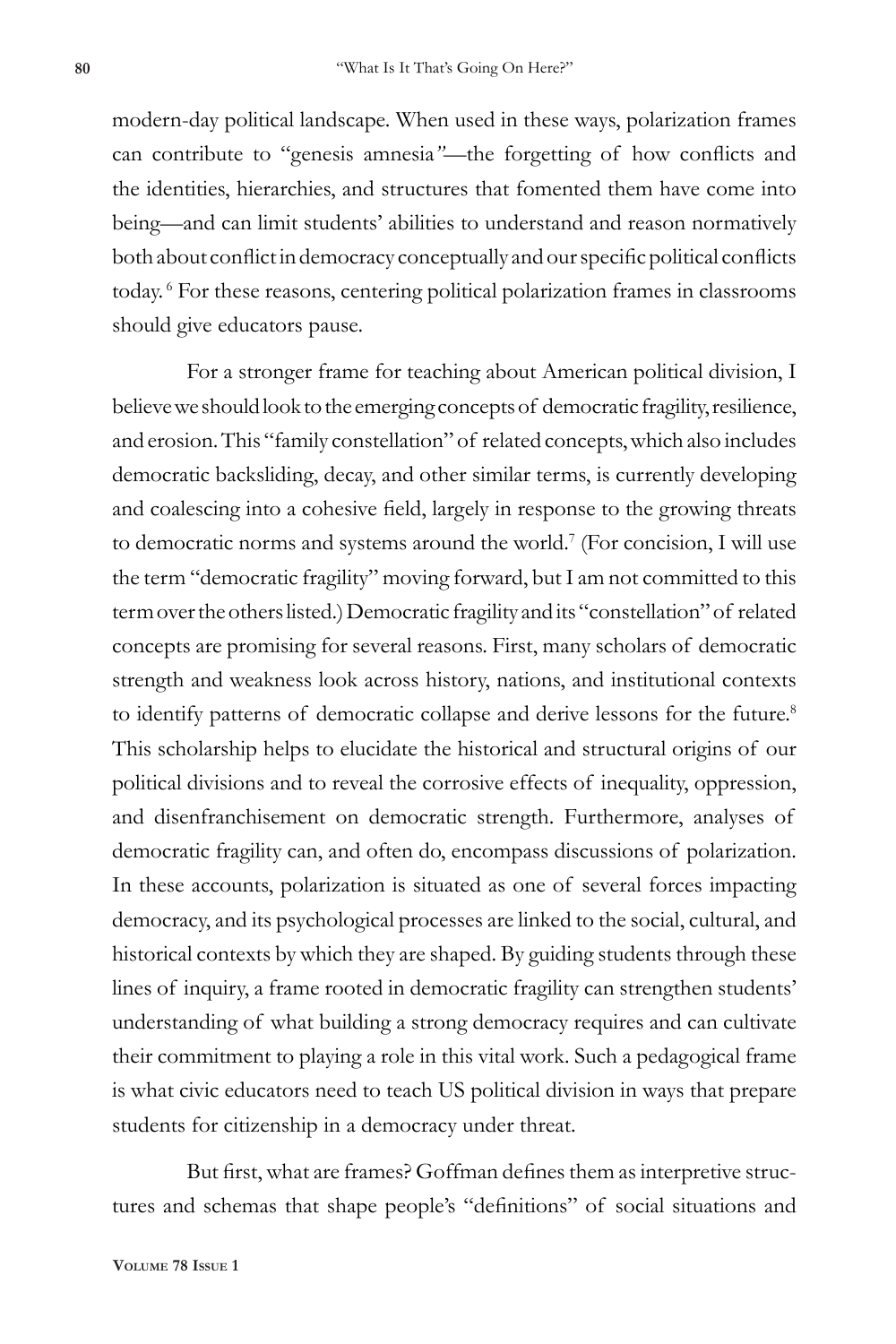experiences.<sup>9</sup> These structures exist both in the minds of individuals as well as in broader political discourse, helping people make sense of the extraordinary number of events, experiences, and perspectives they encounter as they move through the world.<sup>10</sup> Frames do this ordering work by presenting a situation, idea, issue, or phenomenon in a way that promotes a "*particular problem definition, causal interpretation, moral evaluation, and/or treatment recommendation*."<sup>11</sup> By shaping understanding, frames also guide public opinion, mobilize consensus, and motivate action. While frames are consciously developed by political elites and activists to advance their agendas, they are also shaped and disseminated by journalists and the public.<sup>12</sup> Schools too are critical sites and sources of framing, "actively [shaping] politics and intergroup relations" by informing students' understanding of social groups and identities.<sup>13</sup> Pedagogical frames—forms of strategic communication that package and present the world's complex realities in ways that facilitate student learning—play a vital role in this process. The frames transmitted by educators, curricular materials, and school environments can motivate students to take action, applying their knowledge and skills to affect society.

What "*particular problem definition, causal interpretation, moral evaluation, and/ or treatment recommendation*" does the frame of political polarization present to students regarding American political conflict? A common version follows this arc: In the mid-twentieth century, Americans were not so divided by politics or partisanship. There were conservative Democrats and liberal Republicans, and the parties were much less split along lines such as race, gender, and religion. But beginning in the late 1970s, American legislators and then the electorate began sorting themselves ideologically, with more liberals becoming Democrats and more conservatives becoming Republicans.<sup>14</sup> At the same time, the parties began sorting along many other identities as well. The Republican party became more white, male, Christian, religiously observant, Southern, and rural. The Democratic party saw an influx of people of color, women, the less- or non-religious, and city dwellers.<sup>15</sup> Through this process of sorting, many important identities became intertwined, magnifying partisanship into a "mega-identity" that could signal a person's "religion, race, ethnicity, gender,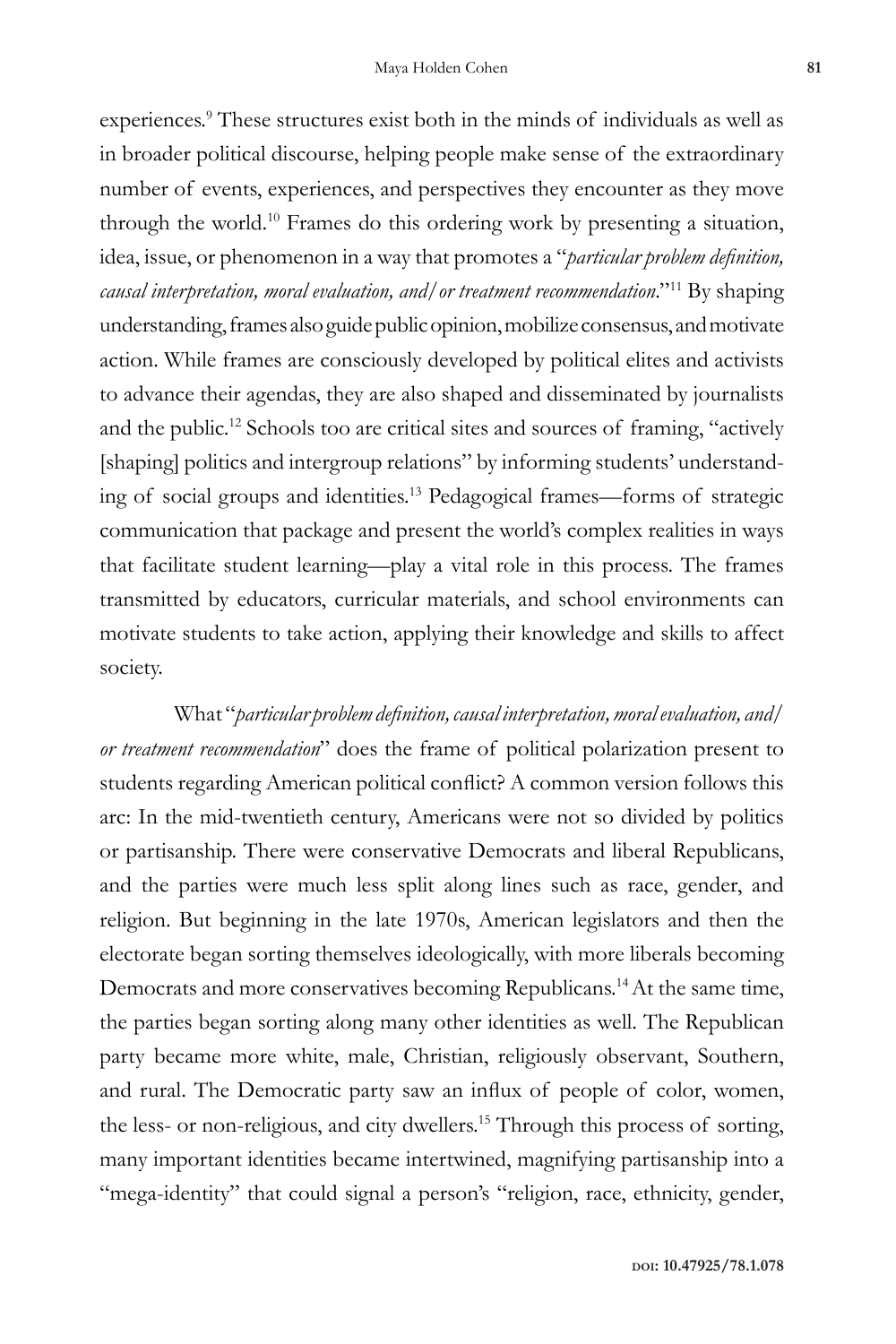neighborhood," preferred media networks, favorite grocery store, and more.<sup>16</sup> As these differences increasingly stacked up along party lines, partisan dislike and distrust grew. By 2016, forty-five percent of Republicans and forty-one percent of Democrats reported that they thought the other party was a threat to the nation's wellbeing.<sup>17</sup> This intense dislike and even loathing for those we disagree with politically has been termed "affective," "toxic," or "pernicious" polarization.<sup>18</sup>

This narrative argues that while partisan sorting reflects some real differences in identity and issue position, polarization has also caused us mistakenly to see our political opponents as "bad, flawed, inexplicably misguided, or even dangerous people."<sup>19</sup> To quote a report from the civic dialogue organization Braver Angels (previously Better Angels),

> As a form of *civic blindness—*the condition of viewing one's fellow citizens inaccurately—a high level of affective polarization endangers society. It *produces* policy gridlock, degrades public discussion, likely contributes to inequality, segregates us, erodes social trust, thwarts empathy, and weakens our intellects.<sup>20</sup>

In this formulation, affective polarization (that is, strong negative feelings about political opponents) causes partisans to "mis-see" each other as dangerous, which "produces" acrimonious outcomes that threaten democracy.

Why does sorting into groups along multiple social identities cause this mis-seeing and hatred? Drawing on evolutionary psychology and social identity theory, the polarization frame argues that humans are "hard-wired" to be "tribal"—to divide themselves into in-groups and out-groups. As the story goes, when we were developing into our humanness in the pre-civilized world, we needed social in-groups to protect us from threatening out-groups. As Civic Health Project's white paper *Depolarizing America* describes, these harsh beginnings have left us with a "*relentless, evolutionary zeal to distinguish 'us' from*  'them," which we have now applied to politics, collapsing "multiple identifying characteristics—race, gender, faith, geography, etc.—into simplifying political 'super identities.'"21 Political conflict along these social identity lines sends our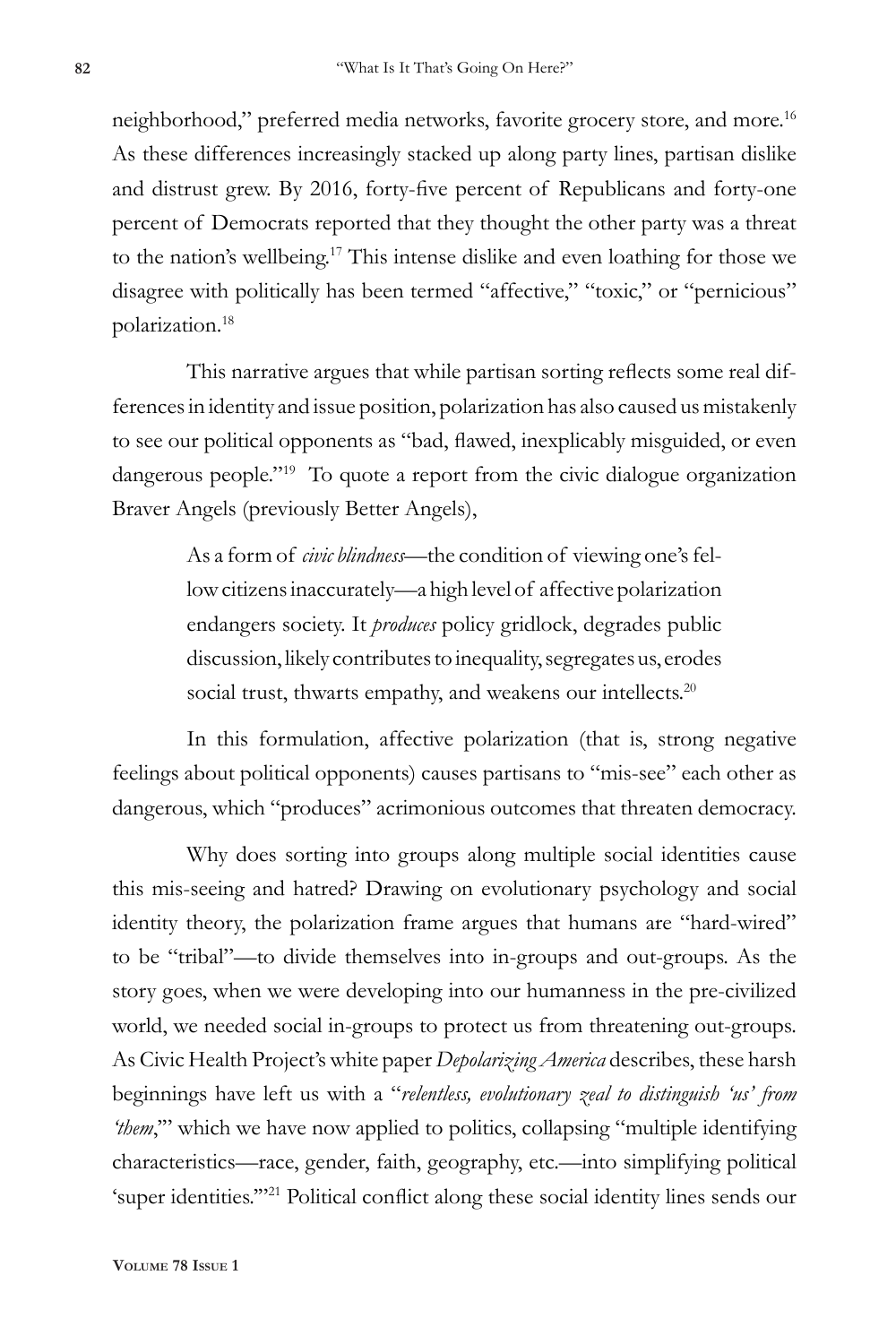group-sorting evolutionary instinct into overdrive. However, with effort, we can override this psychological programming and come to see each other more clearly—with respect, tolerance, and appreciation.

If the problem is polarization, then the implied solution is depolarization, achieved by moving away from the poles of "extreme" partisan positions and toward each other politically and socially. One of the most common ways suggested to achieve this outcome is interpersonal contact: fostering engagement and dialogue across the political spectrum to develop understanding and lower partisan animosity. This approach is based on the social psychological framework known as contact theory, which argues that under the right conditions, interactions between groups can reduce prejudice and intergroup conflict. $22$ Numerous civic and educational organizations have been founded on this theory of change, such as Braver Angels, Bridge the Divide, AllSides, and Living Room Conversations. In sum, this polarization frame says that the root cause of our political conflicts is our psychology, and thus the solution is psychological as well. If our minds got us into this mess, changing our minds is what will get us out.

Before moving into critique, it is important to acknowledge that the political polarization frame has important strengths. My aim is not to attack scholars of polarization or organizations focused on fostering cross-partisan dialogue. Nor is it to argue that political polarization should not be taught in schools; polarization is an important concept that students must understand to be fluent civic participants. Rather, my interest is in repositioning it as *one* aspect of American political conflict. A strength of the polarization frame is its focus on humans' well documented tendencies to display group-based cognitive bias and skewed reasoning.<sup>23</sup> To quote the author George Saunders, our brains are indeed "flawed thinking machines," and appreciating that fact can help us embrace "a kind of ritual humility" that is essential to the practices of citizenship needed in diverse democracies, such as open-mindedness, respectful disagreement, and a belief in the value of others' opinions and contributions. <sup>24</sup> A second strength is that the polarization metaphor and its visual representations work well for the purpose for which they were intended: to capture a 50,000-foot view of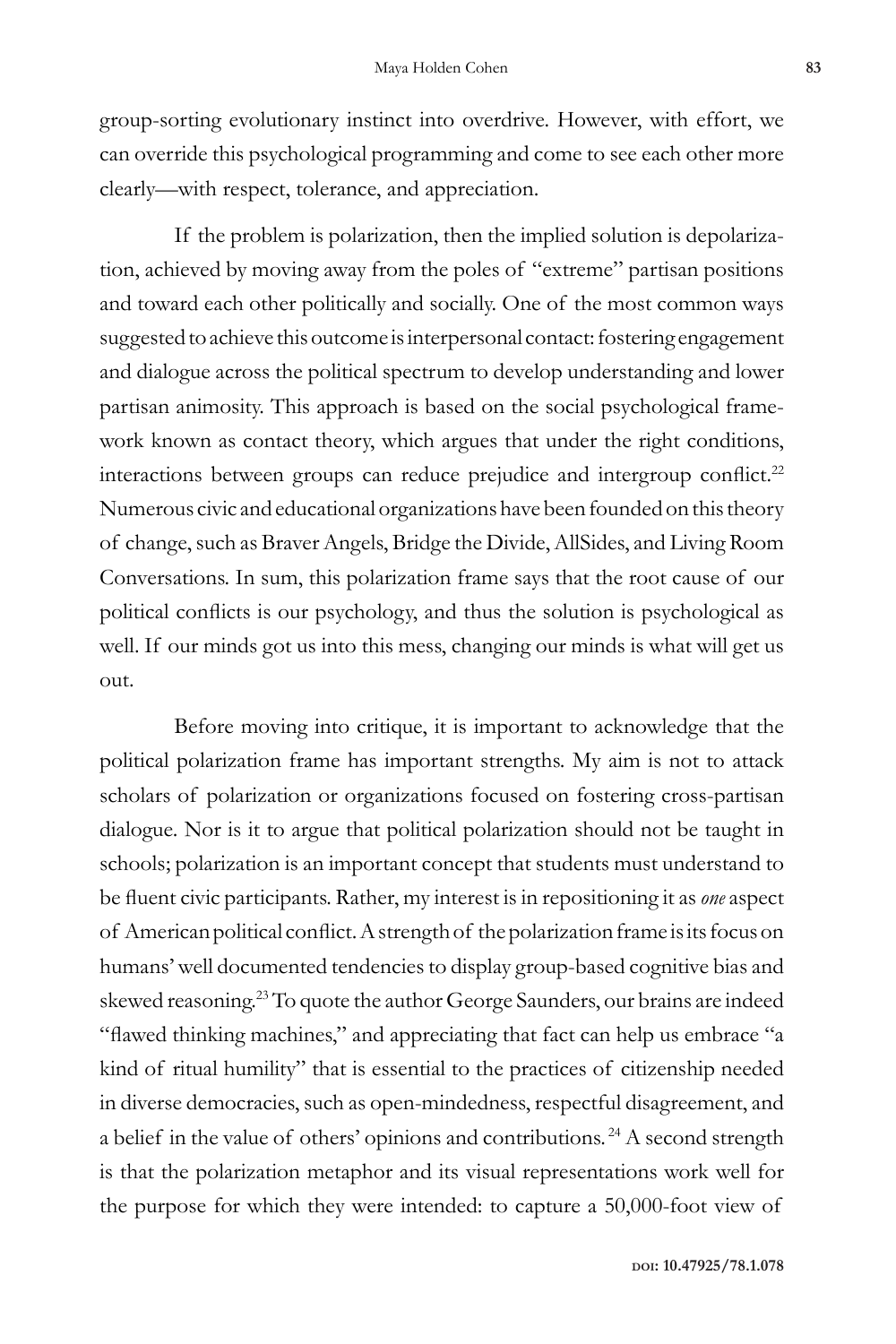the shifting sands of political values and partisan alignments among legislators and the electorate. While it is certainly true that polarization diagrams omit complexities of the American political landscape, they are effective for their intended purpose: to depict macro political and ideological shifts in the parties and the public.

However, as a primary pedagogical frame for teaching students about US political conflict, political polarization has important limitations. First, the widely used version of the frame described above misses critical details in its explanation of the source of our political conflicts. While psychology-based popular explanations that locate the origins of our conflicts in "our minds" are not *wrong,* they are profoundly incomplete. This omission happens in part because these polarization narratives often jump from humanity's evolutionary origins to the mid-twentieth century, when the American National Election Studies (ANES) began collecting data from the electorate about partisan alignment and affect.<sup>25</sup> Through this leap, many historical, social, and structural forces that are critical to understanding where our political conflicts come from become obscured. In some ways, this leap is also facilitated by the polarization diagrams themselves. These diagrams—often linear red-blue spectrums—were not designed as dynamic or nuanced representations of historical or social events (Figure 2). The scale of the red-blue axis remains fixed, regardless of substantive changes in the content of "moderate" or "extreme" partisan views or party platforms. In other words, these diagrams do not address critical questions like: What viewpoints or stances do these categories and positions represent? Who is represented in this diagram and who is missing? How have these answers changed over time?



Figure 2. Model of a common polarization diagram, including sample "positions."

It becomes clear why these obscurations matter when we consider the example of rising polarization in the late 1970s. Polarization diagrams represent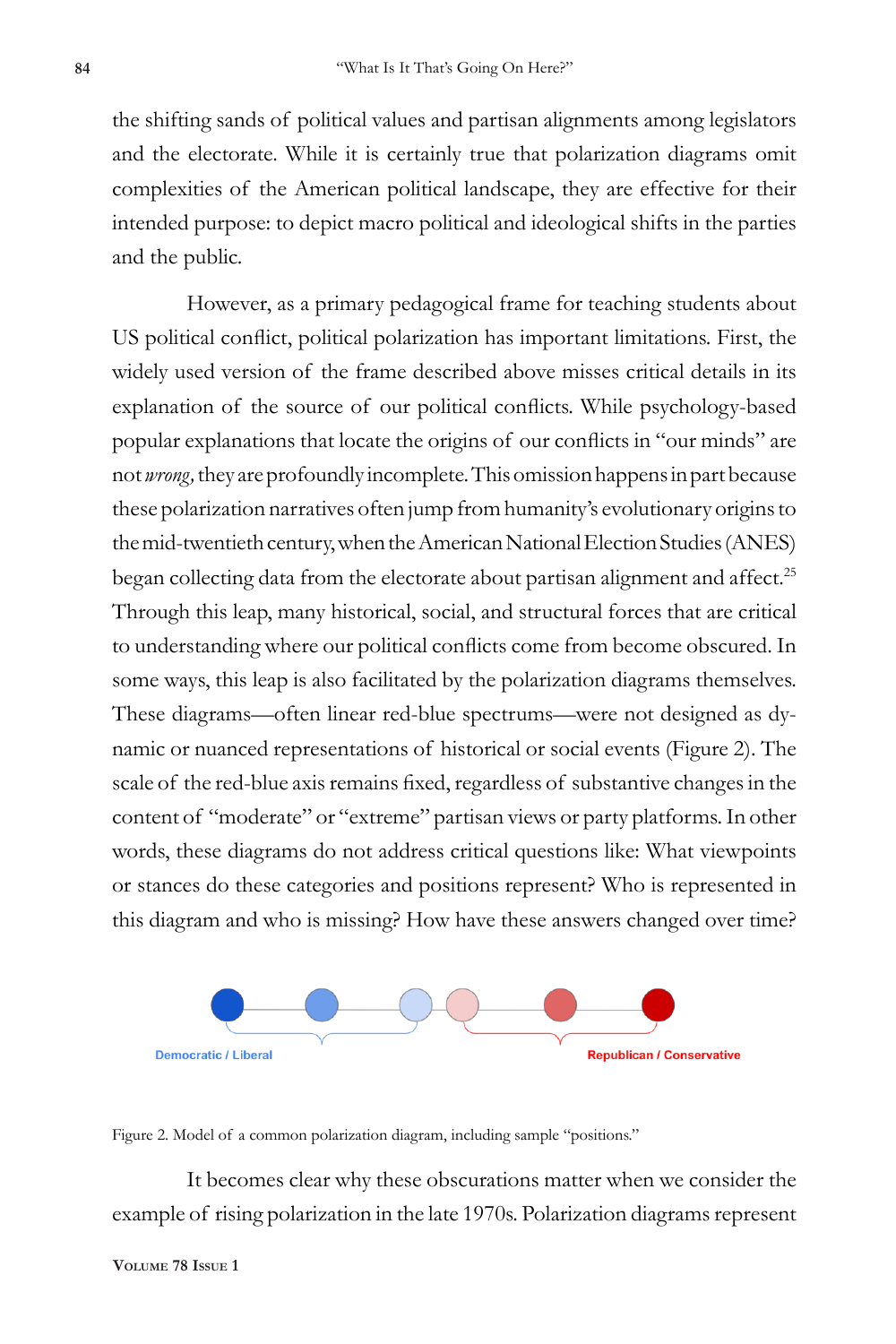this shift as a straightforward story: the (fairly) steady drift of the parties and partisans away from each other and toward the poles. The historical reality is far more complex. The mid-twentieth century is often described as a "golden age of bipartisanship" in America, and many wax nostalgic about this time, using it as a reference for the kind of political collaboration to which legislators and the electorate should aim to return. But this era of legislative amicability was facilitated by a racial compact of white supremacy, in which leadership of both parties accepted the massive voter suppression and anti-democratic violence against Americans of color, particularly Black Americans. With the passage of civil rights legislation in 1964 and 1965 this pact was broken, and two things happened: first, Southern Democrats and conservatives migrated to the Republican party. Second, engaged and newly enfranchised communities of color voted increasing numbers of Black and Latinx representatives into office, and these legislators largely joined the Democratic party. Over time, these two developments remade the nation's political parties and significantly increased polarization.<sup>26</sup>

Thus, while racism, white supremacy, and the increased enfranchisement of non-white Americans all played a central role in shaping our modern-day political parties and polarization, these elements are not represented in polarization diagrams and are often absent from popular polarization narratives, particularly those geared toward students.<sup>27</sup> Of course, one could argue that racial hierarchy is a classic case of in-group/out-group dynamics that the polarization frame references. However, that approach risks hand-waving over critical aspects of our national history that students must know in order to engage in effective normative reasoning about US politics and intergroup relations. Being explicit and thorough when teaching students the specifics of our political history—*how*  and *why* our political conflicts have been tied to racial hierarchy and disenfranchisement, for example—matters. Failing to do so risks excluding and negating the experiences and histories of students of color and their communities, causing alienation and harm.<sup>28</sup> Such omissions can also lead to what Jessica Solyom and Bryan Brayboy, drawing on Pierre Bourdieu, refer to as "genesis amnesia," the forgetting of how conflicts, and the identities, hierarchies, and structures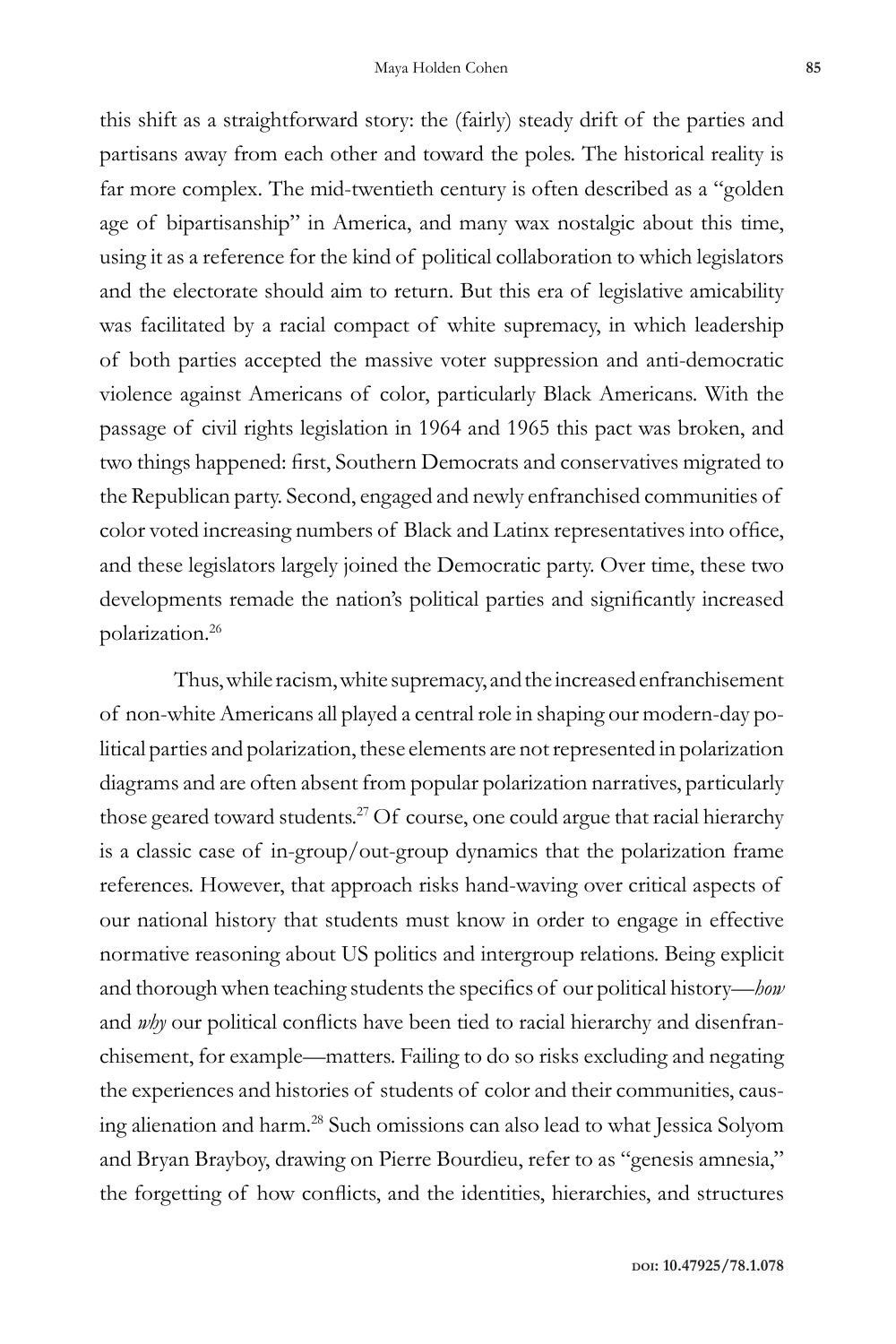that fomented them, have come into being. Through these omissions, genesis amnesia can normalize social structures, social identities, and conflicts as "organic," "natural or biological," or "just the way things are," and can prevent us from imagining how else the world could be.<sup>29</sup>

Second, the polarization frame has important normative limitations. In its assertion that depolarization is the solution to our conflicts, it buries the questions, "Is depolarization good? Why? For what ends? What kinds of depolarization might be best?" Imagine if the US political landscape shifted so that most Americans moved to the right of the political spectrum, to the left, or to the center. All these shifts would achieve "depolarization" and thus would be equally desirable. Because the primary outcome advanced by the polarization frame is reducing distance, it offers no way to evaluate which (if any) of these scenarios is "better," either for specific issues or for our democracy as a whole. In the absence of such a normative framework, those focused on depolarization often default to encouraging citizens to compromise and move toward "the middle," as any other movement suggests a "winner" and a "loser." This pressure can lead to "both-sidesism," or "the search for equivalence" where one may not exist, manifesting in claims that all positions are "equally good" or, alternatively, "equally extreme." <sup>30</sup> Such rhetoric can focus attention away from rigorous evaluation of the specific views being offered. In sum, while polarization has conceptual utility, it is limited, and perhaps even harmful, when used as the primary pedagogical frame for transmitting historical and civic content to students and for guiding normative reasoning about our political conflicts.

While these limitations of the polarization frame would be reason enough to reconsider its use in the classroom, our current moment of democratic threat makes this ever more critical.<sup>31</sup> As one scholar recently stated, "The parties aren't really the story. The story is whether we have a democracy or not . . . We need to drop the idea that democracy is just out there like the air we breathe and make democracy the story itself."<sup>32</sup> To achieve this shift in focus, a stronger pedagogical frame is needed.

What "*particular problem definition, causal interpretation, moral evaluation, and/ or treatment recommendation*" should such an alternative frame offer? While this is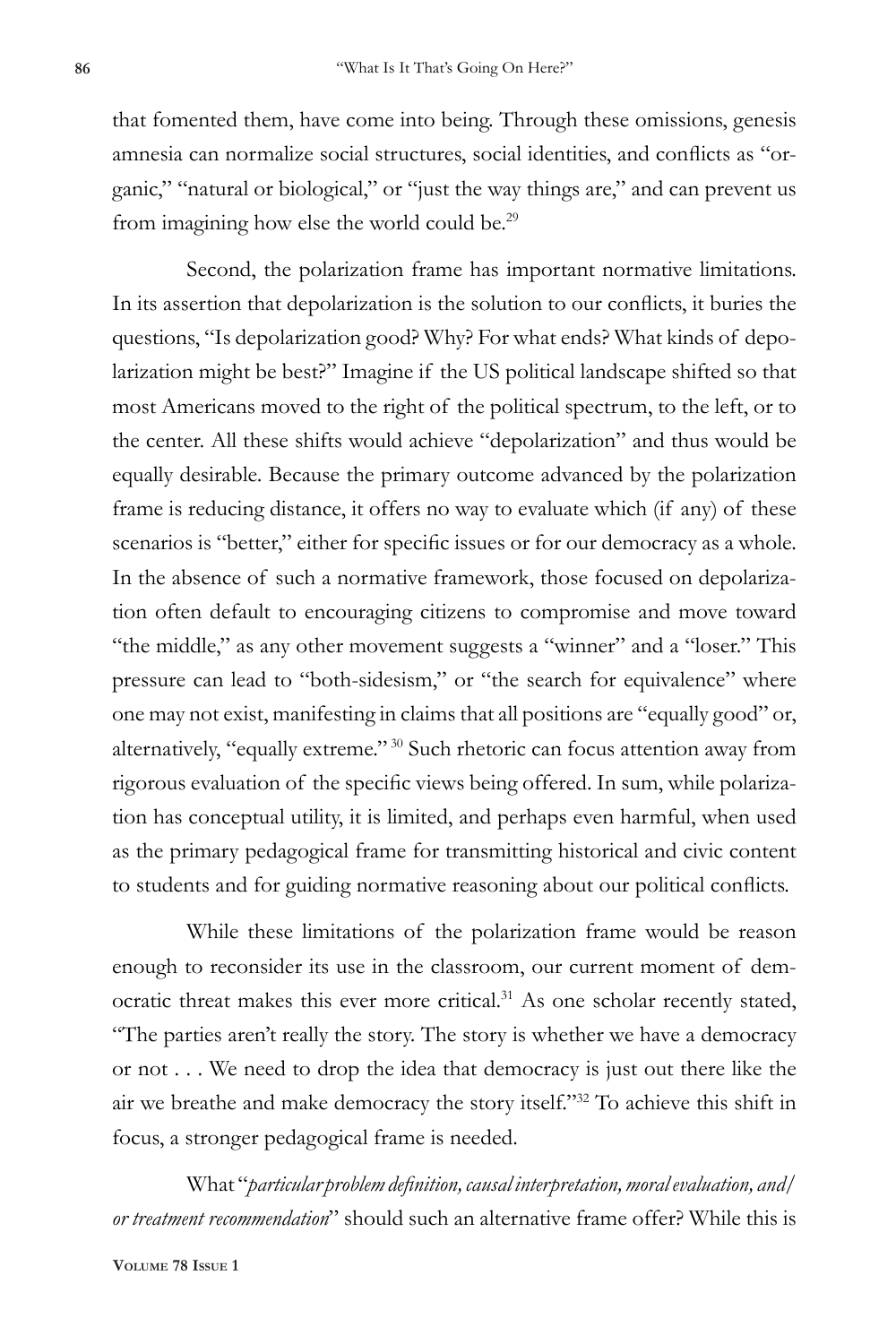a question that requires many more minds to answer, I believe there are four

things at minimum this frame must do: first, it must emphasize the foundational elements of democracy and why they are essential for democratic governance: regularly held free and fair elections, universal adult suffrage of citizens, and protections for fundamental civil liberties and demographic minorities.<sup>33</sup> Furthermore, it must empirically demonstrate that these elements are under threat. Second, this frame would need to articulate the key forces, based on study of the US and nations around the world, that weaken and strengthen democracies. The frame should specifically introduce students to the compounding threats that American democracy is facing today. Recent polling of political scientists suggests scholars broadly agree on the top six threats: economic inequality, racial inequality, unrepresentative political institutions, partisan polarization, misinformation and uncivil debate, and populism/illiberalism.<sup>34</sup> Third, this frame would aim to make a compelling case to students for why fighting for a resilient democracy is "worth it" and what is at stake—for them, their communities, and the nation—if ours breaks down. Importantly, this frame should not simply advocate "saving" American democracy as is but rather should welcome students into the work of envisioning what a thriving American democracy should look like. Finally, it should explicitly call students to enact the democratic work that is most important to them, encouraging them to discern roles that align with their values, skills, resources, and talents. This description is not intended to be exhaustive; while I believe that a better frame must include these four elements, there may well be others that are equally important. It is also not intended to prescribe specific curricula; there are myriad possible pedagogical approaches to realizing these aims. Indeed, there are several educational efforts underway already to pursue many of these goals, including the work of initiatives such as Educating for American Democracy, Citizen University, iCivics, and the CivX-Now coalition. The key is to weave these various strands together to create a cohesive frame, offering "the kinds of overarching and relevant narratives" that civic education experts agree are needed in K-12 curricula.<sup>35</sup>

Still, this is a hefty set of aims, and pursuing them will no doubt raise numerous normative questions and significant implementation challenges. Ac-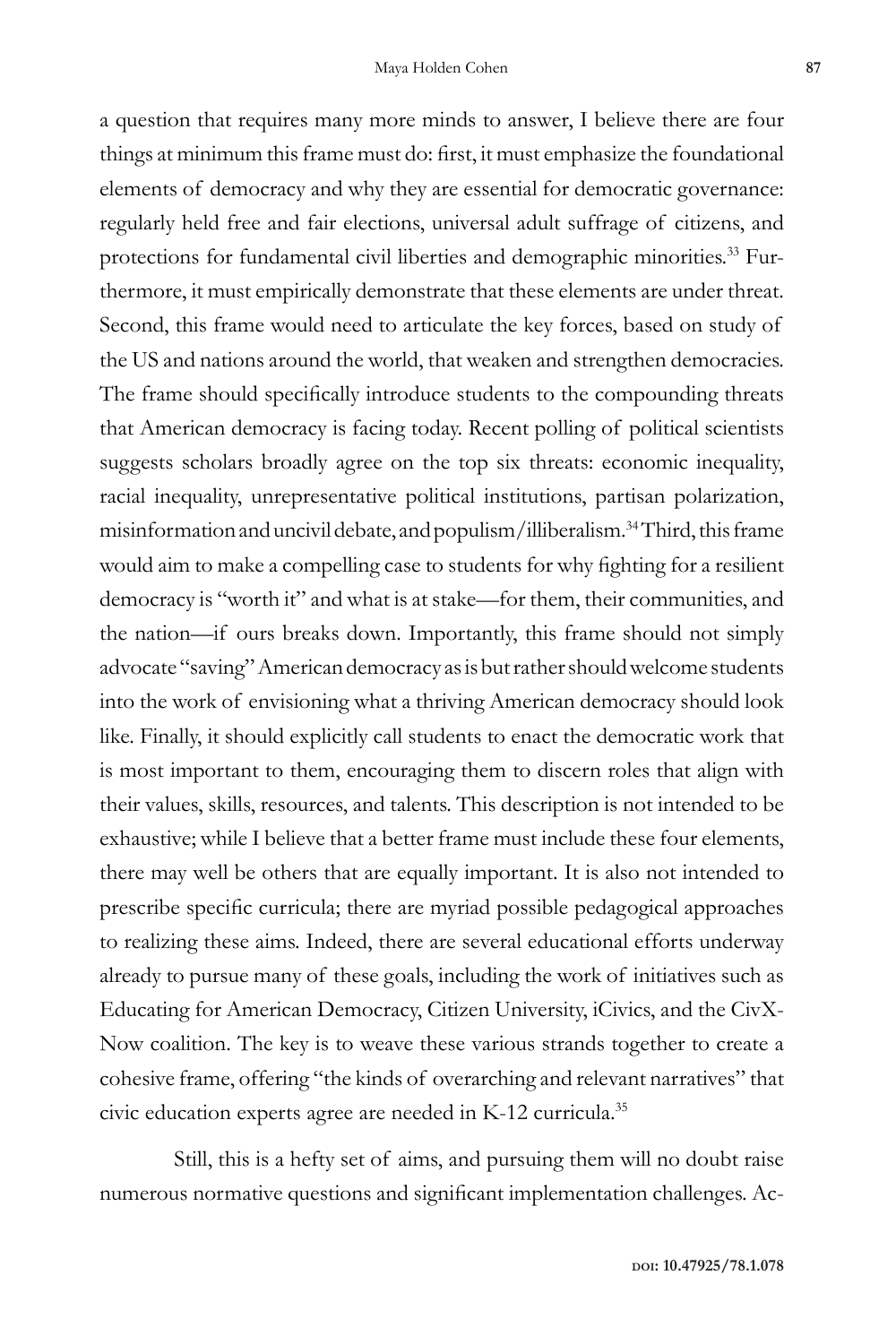knowledging this, I believe new scholarship on democratic fragility, resilience, and their "family constellation" of related concepts offers us the best starting place. This emerging field's focus on mining historical and global examples of democratic rise and collapse offers rich source material to illustrate what strengthens and weakens democracy and what is at stake when things fall apart. The scholarship's global lens helps counter American exceptionalism and encourages students to expand their gaze beyond our borders. Furthermore, such study makes clear the US's centuries-long, ongoing struggle to democratize fully. It connects discussions of modern and historical oppression, disenfranchisement, and inequality to democratic viability, helping students trace the corrosive consequences of injustice that can negatively impact all citizens. Finally, this frame offers at least some lens with which to evaluate what kinds of political shifts are normatively and empirically desirable by orienting us around the question: What will best help realize a resilient democracy? As Suzanne Mettler and Robert C. Lieberman write, "one key to protecting democracy is surprisingly simple: to allow that goal to explicitly guide political choices" and to "focus on whether the measure at hand will reinforce democracy or weaken it."<sup>36</sup> While taking up such a question will certainly yield disagreement, this orientation offers a more powerful normative compass than the polarization frame's narrower urging to overcome negative partisan emotions and meet in "the middle."

In sum, these frames offer two very different stories about what causes American political conflict and what should be done about it. The polarization frame tells students that the central threat to democracy is Americans' conflict with and dislike of each other. It can send the message that the core job of a citizen is to compromise, resolve conflict, and find "common ground." This frame obscures other diagnoses and thus other solutions, roles, and forms of action that are vital to democracy. In contrast, a frame centered on democratic resilience and fragility implies that building, sustaining, and participating in a strong, fully representative democracy is the goal of engaged citizenship. In doing so, it calls students into many types of citizenship and justice work. Furthermore, this frame makes "democracy the story itself " in a way that honors the diverse experiences and histories of students and their communities and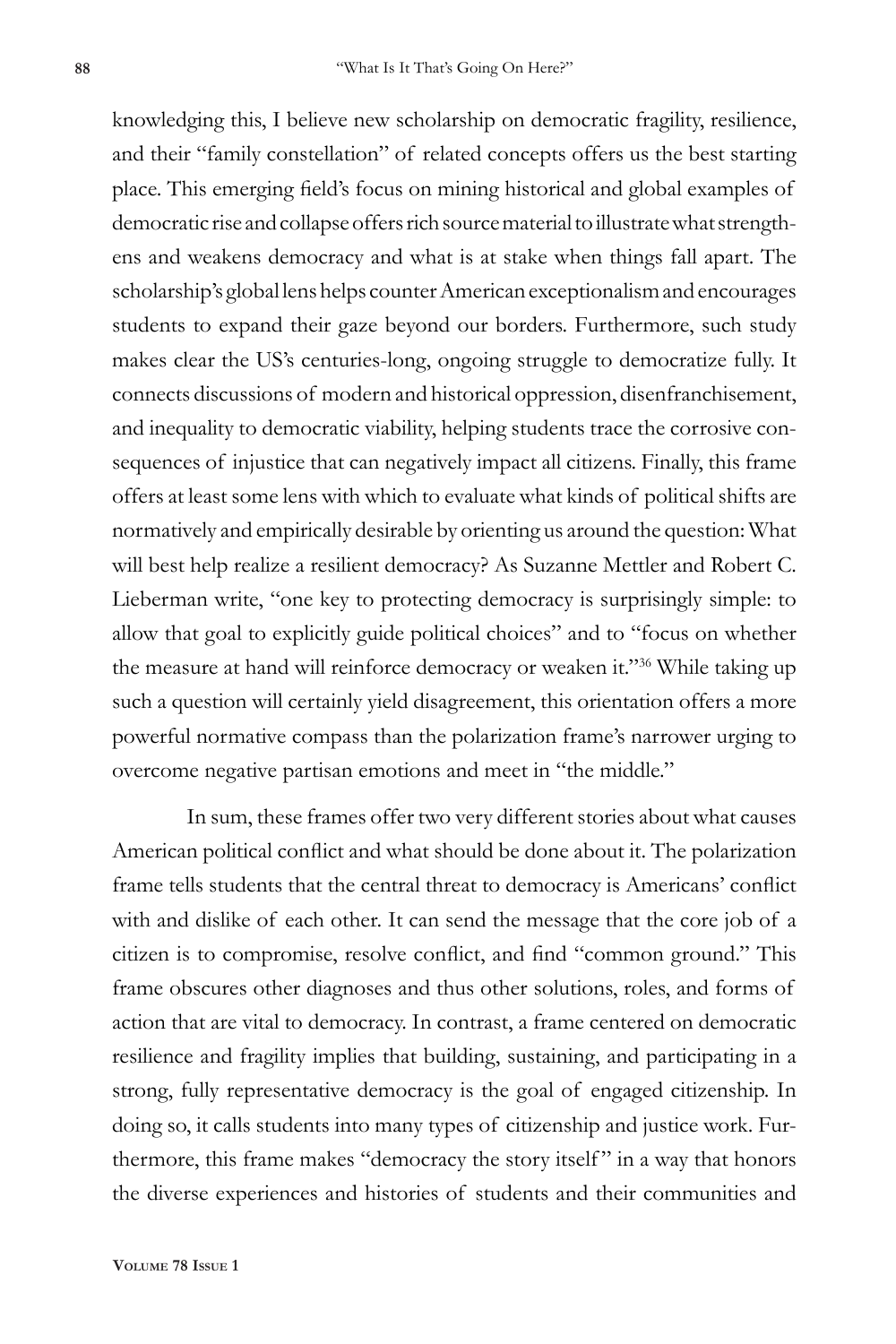links today's political divisions to America's ongoing struggle to realize its democratic ideals. Such a frame is what our students deserve and what this political moment requires.

1 Erving Goffman, *Frame Analysis: An Essay on the Organization of Experience* (Boston, MA: Northeastern University Press, 1986), 8.

2 Goffman, *Frame Analysis*, 8; Donald R. Kinder and Lynn M. Sanders, "Mimicking Political Debate with Survey Questions: The Case of White Opinion on Affirmative Action for Blacks," *Social Cognition* 8, no. 1 (1990): 74. 3 Thomas Zimmer, "Reflections on the Challenges of Writing a (Pre-) History of the 'Polarized' Present," *Modern American History* 2, no. 3 (2019): 403–408.

4 Julian M. Rucker and Jennifer A. Richeson, "Toward an Understanding of Structural Racism: Implications for Criminal Justice," *Science* 374, no. 6565 (2021): 289–290.

5 Pew Research Center, "The Partisan Divide on Political Values Grows Even Wider" (October 2017), https://www.pewresearch.org/poli-

tics/2017/10/05/the-partisan-divide-on-political-values-grows-even-wider/. 6 Pierre Bourdieu and Jean Claude Passeron, *Reproduction in Education, Society, and Culture* (1977; repr. Newbury Park, CA: Sage, 1990), 9; Jessica Solyom and Bryan Brayboy, "Memento Mori: Policing the Minds and Bodies of Indigenous Latinas/os in Arizona," *California Western International Law Journal* 42, no. 2 (2012): 492–493.

7 Tom Gerald Daly, "Democratic Decay: Conceptualising an Emerging Research Field," *Hague Journal on the Rule of Law* 11, no. 1 (2019): 9–10.

8 Timothy Snyder, *On Tyranny: Twenty Lessons from the Twentieth Century* (New York: Tim Duggan Books, 2017); Steven Levitsky and Daniel Ziblatt, *How Democracies Die* (New York: Crown, 2018), 6-10; Suzanne Mettler and Robert C. Lieberman, "The Fragile Republic," *Foreign Affairs* (New York: Council on Foreign Relations, October 2020).

9 Goffman, *Frame Analysis*, 10.

10 Kinder and Sanders, "Mimicking Political Debate with Survey Questions," 74.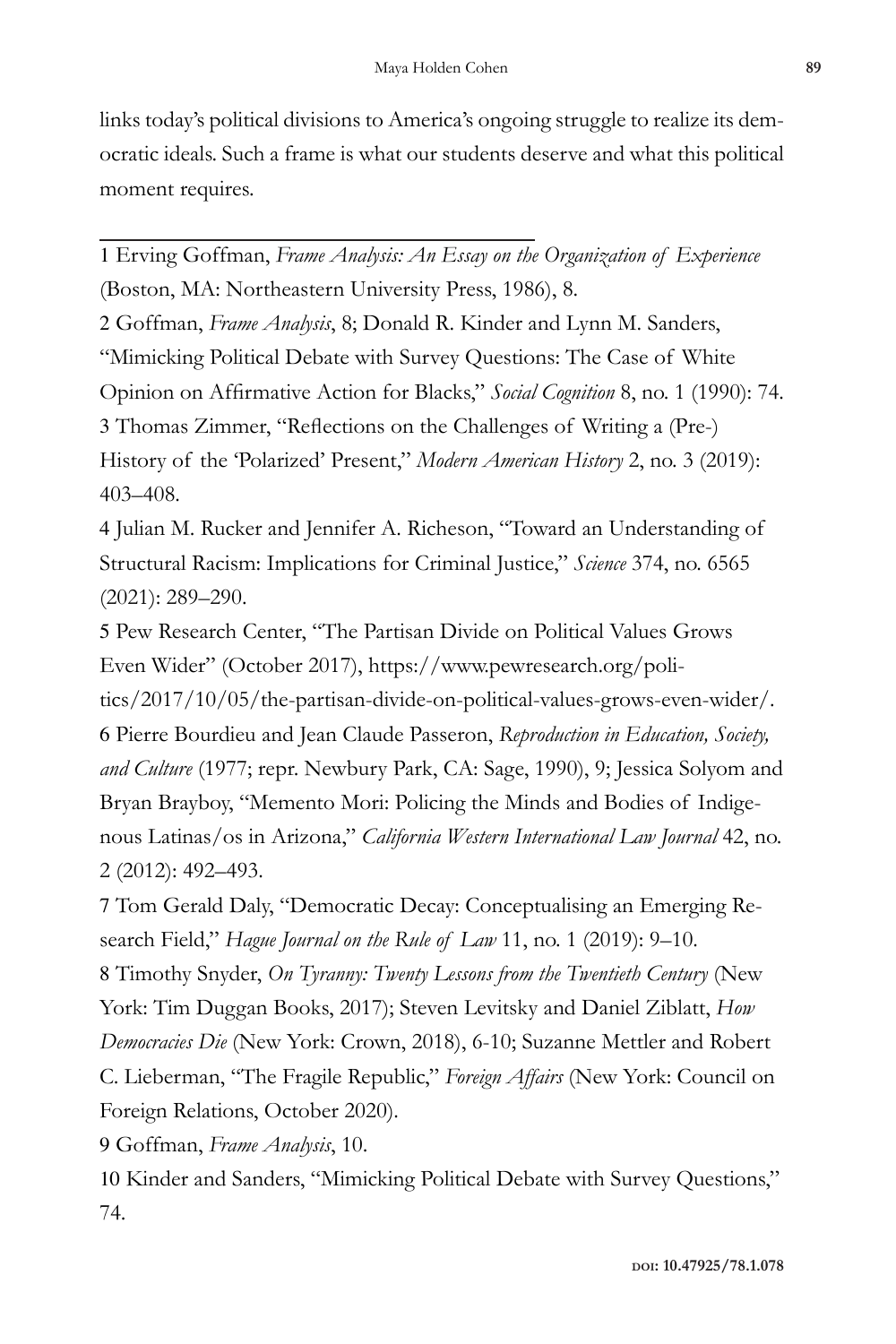11 Robert M. Entman, "Framing: Toward Clarification of a Fractured Paradigm," *Journal of Communication* 43, no. 4 (1993): 52. Italics in original.

12 Robert D. Benford and David A. Snow, "Framing Processes and Social Movements: An Overview and Assessment," *Annual Review of Sociology* 26, no. 1 (2000): 611–639; William A. Gamson and Kathryn E. Lasch, "The Political Culture of Social Welfare Policy," in *Evaluating the Welfare State* (New York: Academic Press, Inc., 1983), 397–415.

13 Elisabeth King, "What Framing Analysis Can Teach Us about History Textbooks, Peace, and Conflict," in *(Re)Constructing Memory: Education, Identity, and Conflict*, eds. Michelle J. Bellino and James H. Williams (Rotterdam, NL: SensePublishers, 2017), 23.

14 Nolan M. McCarty, *Polarized America: The Dance of Ideology and Unequal Riches*, 2nd ed. (Cambridge, MA: The MIT Press, 2016), 7; Shanto Iyengar et al., "The Origins and Consequences of Affective Polarization in the United States," *Annual Review of Political Science* 22, no. 1 (2019): 131.

15 Lilliana Mason, *Uncivil Agreement: How Politics Became Our Identity* (The University of Chicago Press, 2018), 24–44.

16 Mason, *Uncivil Agreement*, 14.

17 Pew Research Center, "Partisanship and Political Animosity in 2016," *Pew Research Center - U.S. Politics & Policy* (blog), June 22, 2016, https://www. pewresearch.org/politics/2016/06/22/partisanship-and-political-animosity-in-2016/.

18 Iyengar et al., "The Origins and Consequences of Affective Polarization in the United States," 130; Jimmy Carter, "I Fear for Our Democracy," *The New York Times*, January 5, 2022, sec. Opinion, https://www.nytimes. com/2022/01/05/opinion/jan-6-jimmy-carter.html; Jennifer McCoy and Murat Somer, "Pernicious Polarization and Democratic Resilience," in *Democratic Resilience: Can the United States Withstand Rising Polarization?* eds. Kenneth M. Roberts, Robert C. Lieberman, and Suzanne Mettler (Cambridge University Press, 2021), 61–92.

19 Jane Jacobs, Paul Kuhne, and C.J. Peek, "Participant-Identified Effects of Better Angels Experiences," *Better Angels* October 2019, https://braverangels.org/library/resources/program-evaluation-participant-identified-ef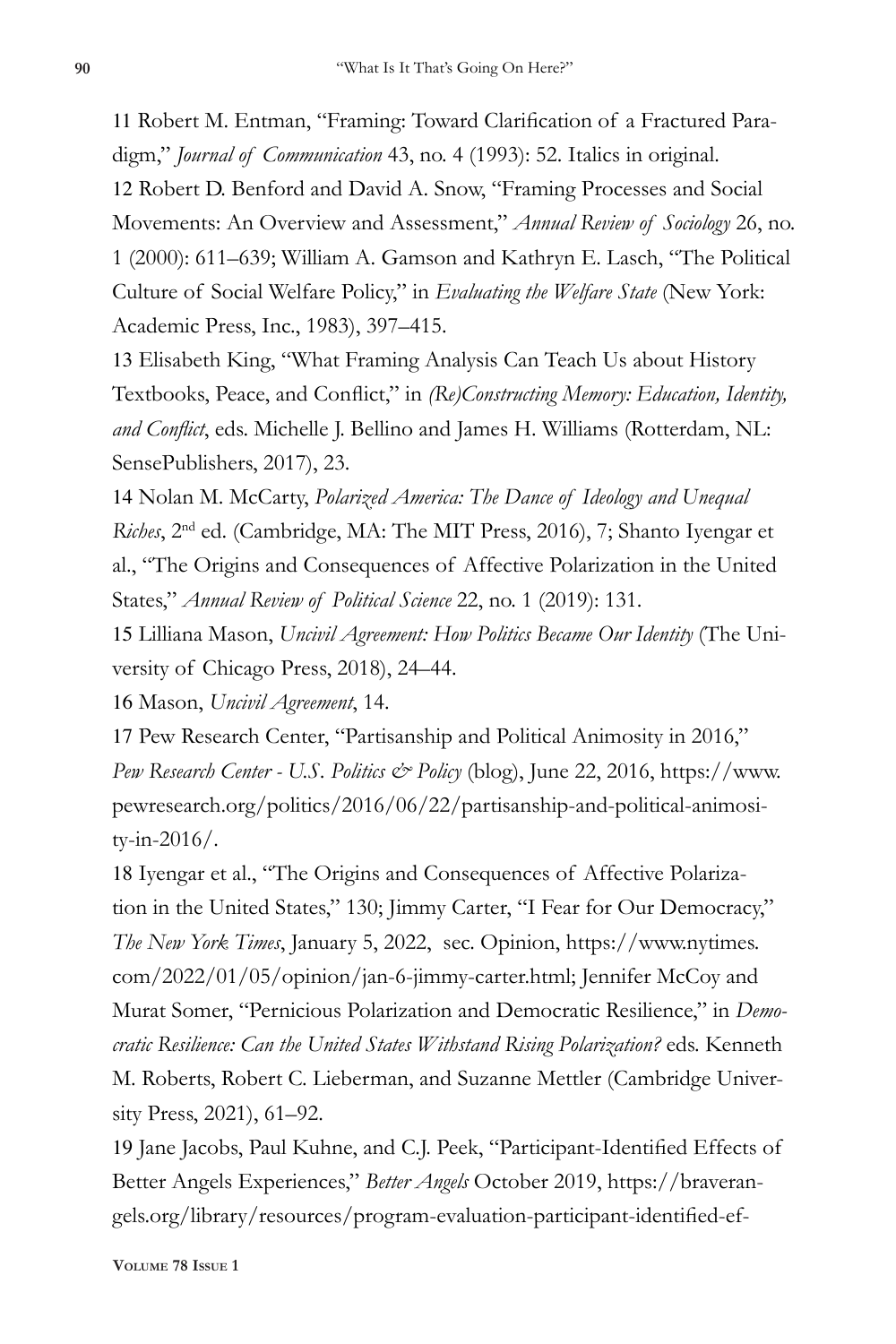fects-of-better-angels-experiences/.

20 Jacobs, Kuhne, and Peek, "Participant-Identified Effects of Better Angels Experiences," 2. Italics added.

21 "Depolarizing America: Promising Paths Forward" (Palo Alto, CA: Civic Health Project, n.d.), https://www.civichealthproject.org/#whitepaper.

22 Gordon W. Allport, *The Nature of Prejudice* (Cambridge, MA: Addison-Wesley Pub. Co., 1954).

23 Joseph Kahne and Benjamin Bowyer, "Educating for Democracy in a Partisan Age: Confronting the Challenges of Motivated Reasoning and Misinformation," *American Educational Research Journal* 54, no. 1 (2017): 3–34.

24 "Transcript: Ezra Klein Interviews George Saunders," *New York Times*, sec. Podcasts, February 19, 2021, https://www.nytimes.com/2021/02/19/ podcasts/ezra-klein-show-george-saunders-transcript.html; Tenelle Porter and Karina Schumann, "Intellectual Humility and Openness to the Opposing View," *Self & Identity* 17, no. 2 (2018): 139–162.

25 American National Election Studies, "ANES Timeline," https://electionstudies.org/about-us/history/anes-timeline/.

26 Ezra Klein, *Why We're Polarized* (New York: Avid Reader Press, 2020), 19–42; Michael J. Barber and Nolan McCarty, "Causes and Consequences of Polarization," in *Solutions to Political Polarization in America*, ed. Nathaniel Persily (Cambridge University Press, 2015), 26–27.

27 Facing History & Ourselves,"Explainer: Political Polarization in the United States," https://www.facinghistory.org/chunk/explainer-political-polarization-united-states.

28 Jeffrey M. R. Duncan-Andrade and Ernest Morrell, *The Art of Critical Pedagogy: Possibilities for Moving from Theory to Practice in Urban Schools* (New York: Peter Lang, 2008).

29 Solyom and Brayboy, "Memento Mori," 492–493.

30 Zimmer, "Reflections on the Challenges of Writing a (Pre-)History of the 'Polarized' Present," 406.

31 Economist Intelligence Unit, "Democracy Index 2020: In Sickness and in Health?" (2021), https://www.eiu.com/n/campaigns/democracy-index-2020/; New America, "Statement of Concern: The Threats to American